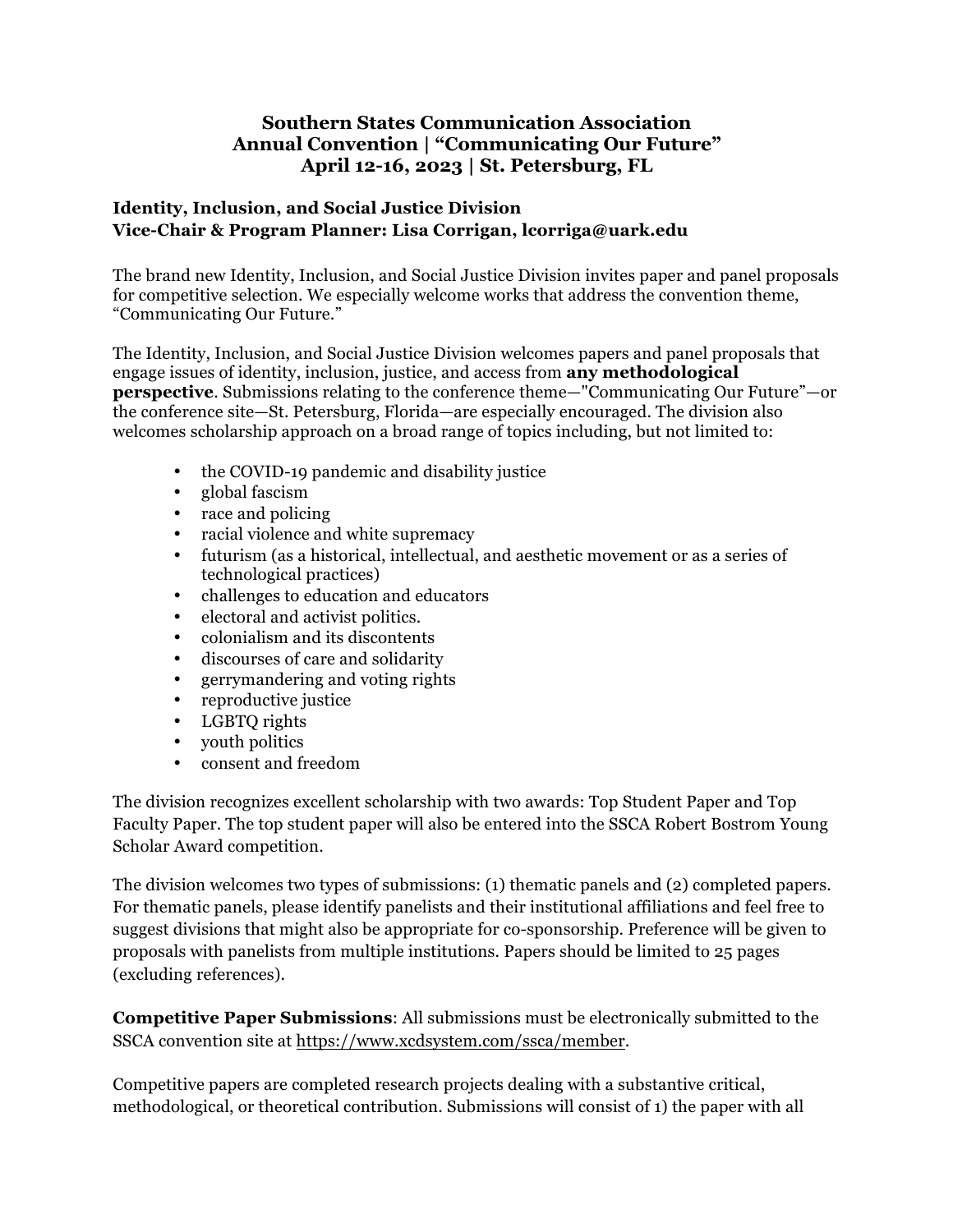identifying information removed, 2) a separate cover page with the paper title, author(s)' names, institutional affiliation(s), contact information, and an abstract of no more than 200 words. Please check the for division/interest groups' calls for specific length and formatting requirements.

Anonymous Review: All competitive papers submitted should follow standard procedures for removing any information that identifies the author and/or the institution within the paper and within any document metadata. Divisions and interest groups reserve the right to reject any papers not following these standards.

Student Papers: All papers submitted will be considered for the Division's Top Paper Award. For student papers, indicate "STUDENT" on the first page of the manuscript, and indicate "Student Paper" during the submission process. The Division's Top Student Paper will be submitted for consideration for the SSCA Bostrom Young Scholar Award. In order for a submission to be considered a student paper and to be eligible for student awards or recognition, all authors of the paper must be students at the time the papers is submitted. A paper co-authored by a student and a faculty member, for instance, will not be classified as a student paper.

Debut Papers: A "debut paper" is one submitted by an author or authors who are presenting at SSCA for the first time.

**Panel Submissions**: All submissions must be electronically submitted to the SSCA convention site at https://www.xcdsystem.com/ssca/member.

Panel proposals are for a slate of papers focused on a central topic or theme. This type of session typically has between 3-5 presentations. Submissions must include 1) a panel title, 2) an overall panel rationale (no more than 200 words) and 3) the following information about EACH presentation on the panel: a) the presentation title, b) the presentation author(s), with their institutional affiliation(s) and contact information, and c) the presentation abstract (no more than 200 words per abstract). All of this should be compiled in a single document and submitted in the "paper upload option" on the XCD platform.

A best practice for all divisions is to submit panel proposals with diverse participants comprised of individuals representing different institutions, and where possible and relevant, potential new members.

**Round Table Submissions:** All submissions must be electronically submitted to the SSCA convention site at https://www.xcdsystem.com/ssca/member.

Round table proposals bring together a group of scholars to discuss a topic or theme. This type of session typically has between 4-7 presentations. Submissions must include 1) a session title, 2) an overall session rationale (no more than 200 words), 3) a list of participants' names and institutional affiliations. All of this should be compiled in a single document and submitted in the "paper upload option" on the XCD platform.